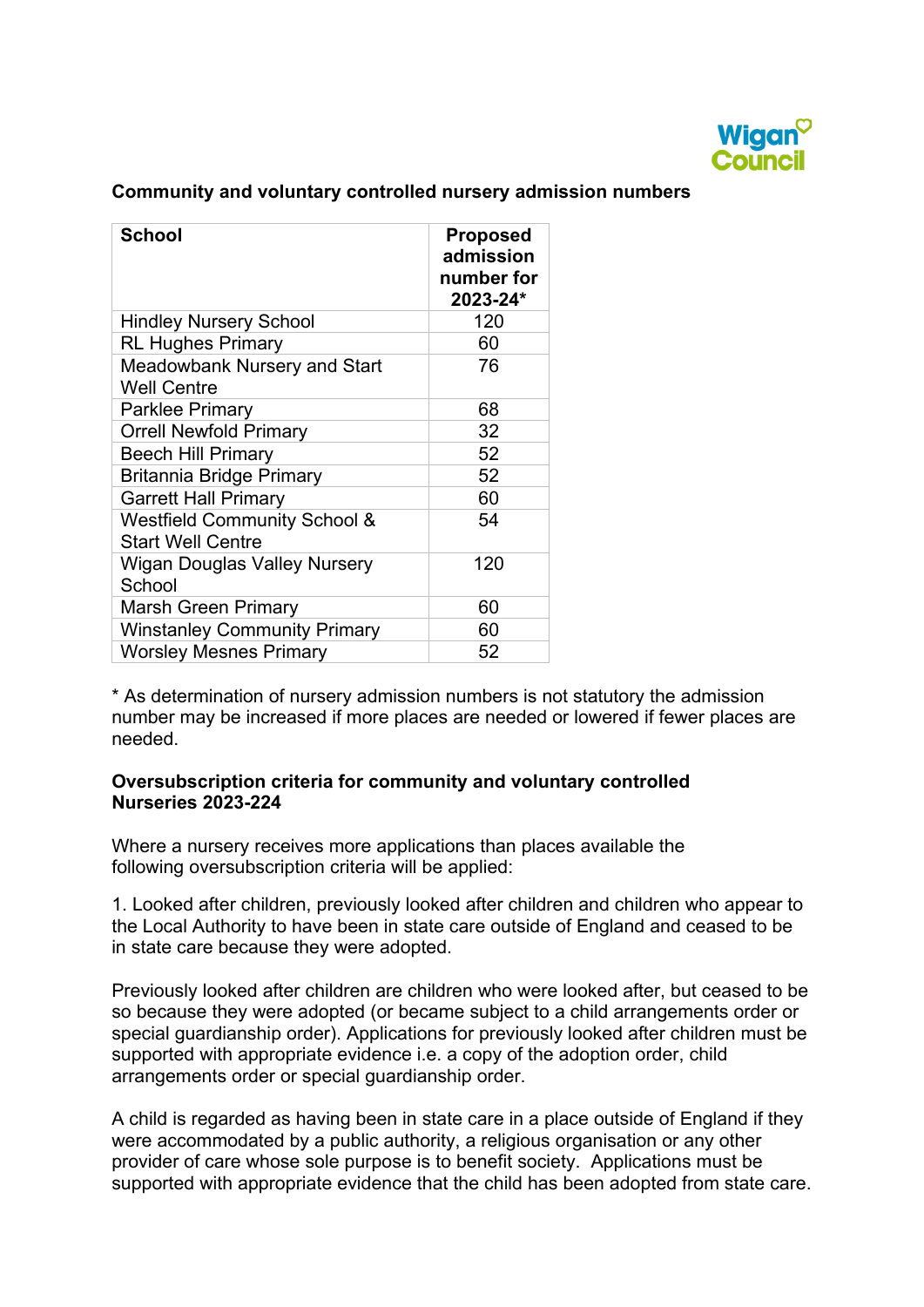2. Children with particular social, medical or language needs.

NB Appropriate objective evidence will need to be supplied in support of the above and referral would normally be via professional agencies.

It is also envisaged that the total number of places allocated according to these criteria would form only a relatively small proportion of the total number of children attending the nursery.

3. Children who are in the rising 4 cohort who live nearest to the nursery school.

#### **Tie-breaker**

Distance will be measured in a straight line distance between the child's permanent residence and a central point in the nursery.

#### **Notes**

Priority is given to the Rising 4 cohort in order to maximise the opportunities for children to receive at least one year of nursery education before starting school. The majority of places will be allocated to this cohort of children. If places remain after the main intake for the Rising 4 cohort, further places will be allocated at two points in the academic year according to the children's birth dates as follows:

## **Dates of birth Eligible for admission**

1 September – 31st December 1st January 1st January and 31st March Start of summer term

#### **Oversubscription criteria for 2 year old places at community and voluntary controlled nurseries 2023-24**

Where a nursery receives more applications than available places the following oversubscription criteria will be applied.

1. Looked after children, previously looked after children and children who appear to the Local Authority to have been in state care outside of England and ceased to be in state care because they were adopted.

Previously looked after children are children who were looked after, but ceased to be so because they were adopted (or became subject to a child arrangements order or special guardianship order). Applications for previously looked after children must be supported with appropriate evidence i.e. a copy of the adoption order, child arrangements order or special guardianship order.

 supported with appropriate evidence that the child has been adopted from state care. A child is regarded as having been in state care in a place outside of England if they were accommodated by a public authority, a religious organisation or any other provider of care whose sole purpose is to benefit society. Applications must be